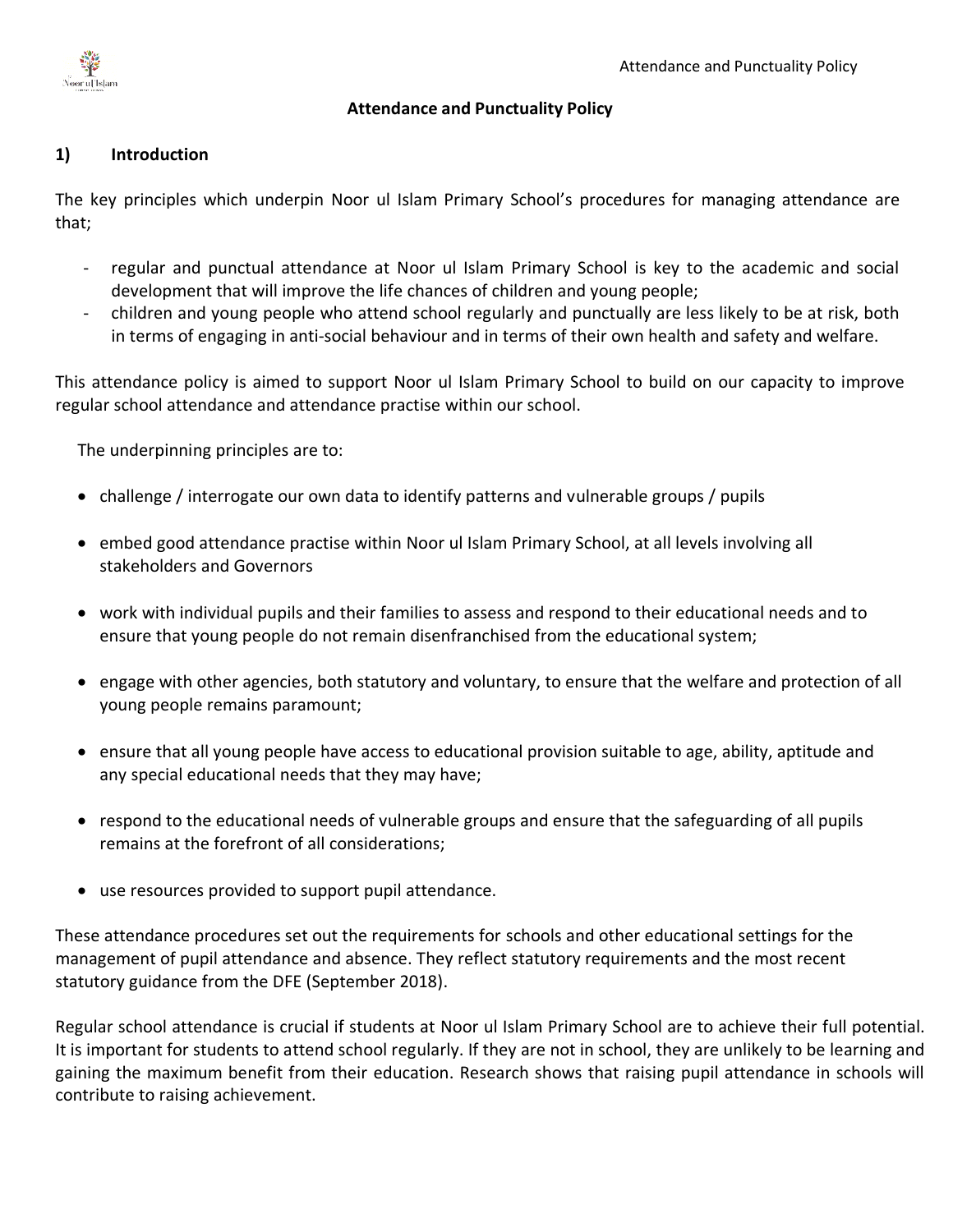

We expect all our students to attend school, on time every day, unless the reason for absence is unavoidable.

Noor ul Islam Primary School aims to have at least 95% student attendance each term.

## **2) Responsibility for Good Attendance**

#### **Parents, Guardians and Pupils**

Parents and guardians of children of compulsory school age are legally required to ensure that they receive a full-time education. Parents and guardians are also responsible for informing the school of any absence as soon as possible which should be on each day absence before 9.30am. This can be done by telephone call/voicemail to the school, by personal contact at the school office or by email (primary.school@noorulislam.org.uk). They should state the reason for absence and when the child is expected to return to school. Pupils are expected to attend school regularly and to arrive at school punctually. Persistent lateness can be seen as absence and is managed in the same way as poor attendance by Noor ul Islam Primary School. Parents and guardians should ensure that children arrive at school prepared to take part in the school day.

## **First day of absence calling**

Noor ul Islam Primary School expect all parents and guardians to ensure that they advise the school on each day of absence. In the instances that parents and guardians fail to do so, Noor ul Islam Primary School will attempt to contact the parent or guardian by telephone. If contact cannot be made by midday, Noor ul Islam Primary School may call the emergency contact number listed at the school.

Promoting good attendance is the responsibility of the whole school community at Noor ul Islam Primary School.

Noor ul Islam Primary School has a duty to publish its absence figures to parents and guardians to promote attendance. Equally, parents and guardians have a duty to make sure that their children attend school regularly. Staff and governors are committed to working with parents and guardians to ensure as high a level of attendance as possible.

Permitting absence from school without a good reason is an offence by the parent and guardian.

If a student is absent from Noor ul Islam Primary School, the absence is categorised by the school as either authorised or unauthorised. Only the school can authorise an absence not the parents or guardian.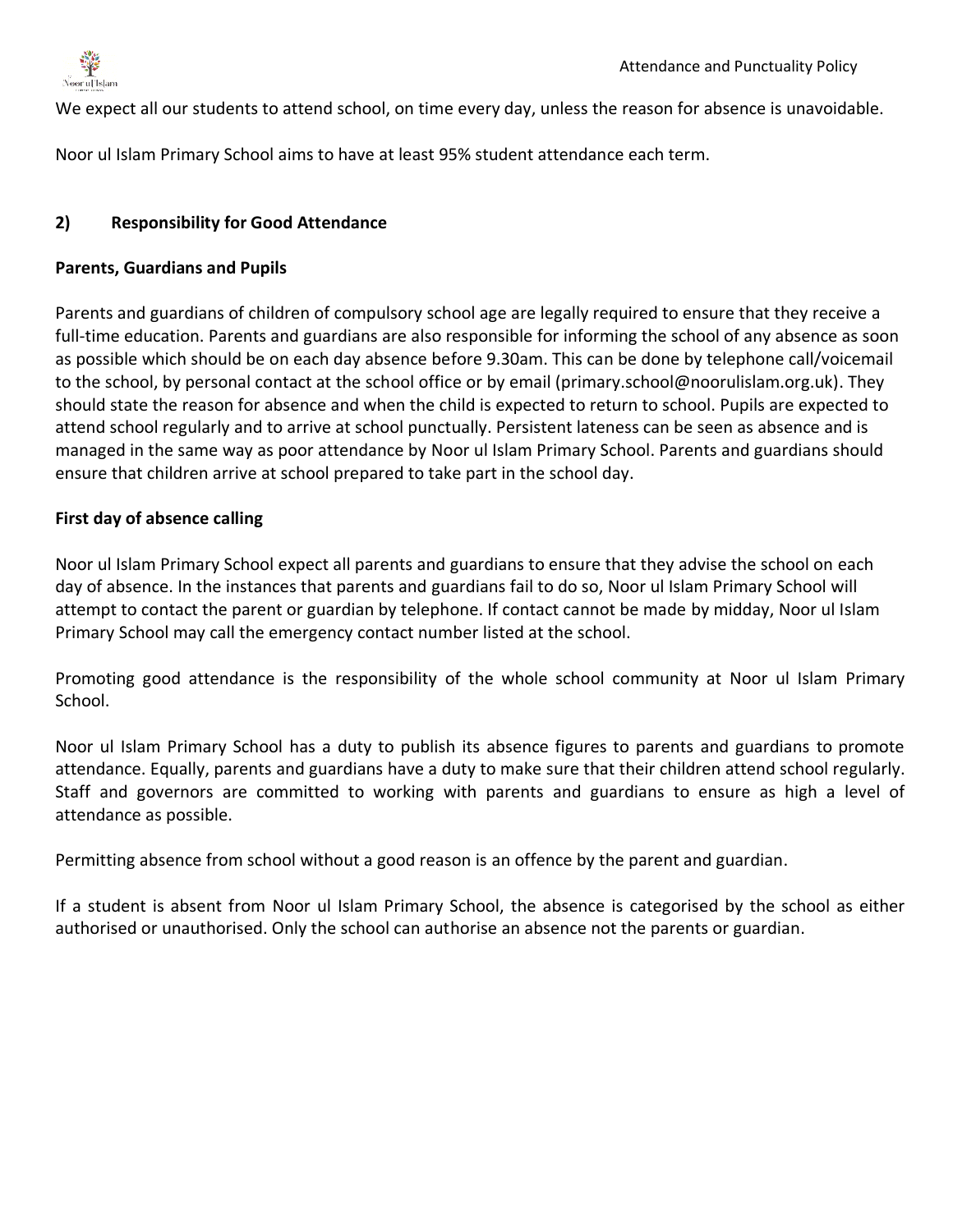

#### **Governors**

The governing body of Noor ul Islam Primary School have a responsibility for attendance at Noor ul Islam Primary School. This is delegated on a daily basis through the Headteacher. Governors regularly monitor the effectiveness of attendance policy and practice.

#### **Absence requests during term time.**

Requests for absence during term time will be considered only in exceptional circumstances and on a case by case basis. Any requests will also require evidence from parents such as flight details for pilgrimage, medical notes etc. Parents should not feel offended by requests for this information.

#### **School Attendance Leader**

The designated attendance Lead is responsible for absence at Noor ul Islam Primary School. This is currently Ms Raeesa Suleman and Ms Adila Jan.

Each half term, children with punctuality and attendance problems (at risk children) are identified. Investigations are made to understand the nature of the problems, identifying how the school can support parents in meeting their legal responsibility.

As a result, the School Attendance Lead may liaise with the LBWF Education Welfare Officer and parent/carers in the first instance and external agencies including, EP (Educational Psychologists) and Social Services if the situation is not resolved.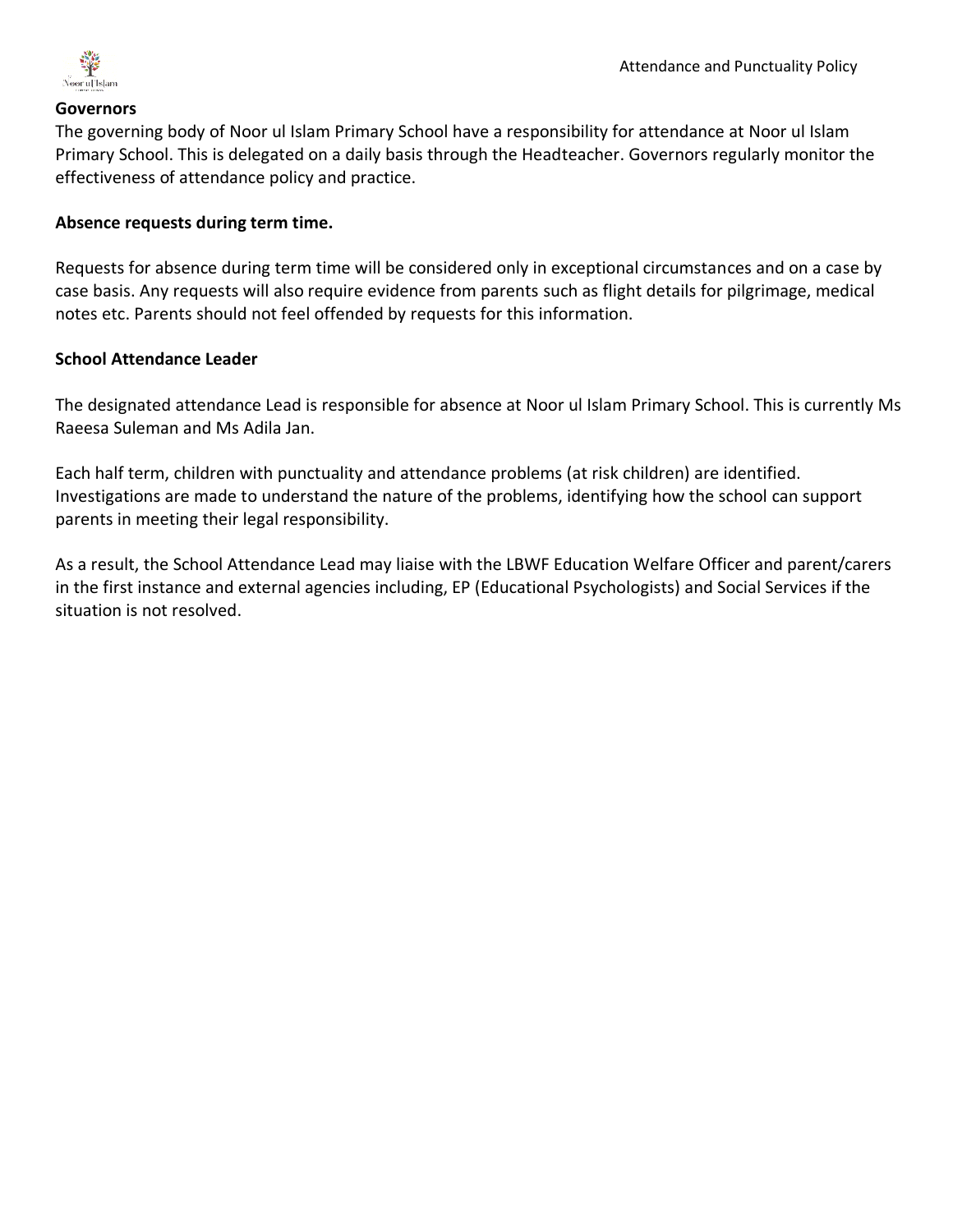

# **Attendance Thresholds**

| <b>Thresholds</b> | The following are suggested actions at each threshold:                                                                 |
|-------------------|------------------------------------------------------------------------------------------------------------------------|
| $=$ > 100%        | Reward regular attendance & punctuality through special events such as lunch with                                      |
|                   | the Headteacher, local park trips etc.                                                                                 |
|                   | • Pupils with attendance below 100%. For each absence, a designated member of                                          |
|                   | staff makes a telephone call to the family home as early in the day as possible.                                       |
| $95%$             | Pupils deteriorating to below 95% (equivalent to one session missed every two weeks)<br>Make first day calls as above. |
|                   | • Send a standard email to parent pointing out the deterioration in attendance<br>levels.                              |
|                   | Remind the parent of the school's target levels for attendance and the negative                                        |
|                   | effect of irregular attendance on learning. Require the parent to provide an<br>explanation and comments.              |
|                   | Keep in contact with parents on a weekly basis. Provide encouragement where<br>improvement has been made.              |
|                   |                                                                                                                        |
| <90%              | Pupils deteriorating to 90% (equivalent to 1 session missed per week on average) or<br>90% punctuality                 |
|                   | • This is referred to as Persistent Absence and is a major concern.                                                    |
|                   | Maintain the approaches set out at the previous thresholds. The Head teacher or<br>$\bullet$                           |
|                   | Attendance Lead should be involved and should add weight to any interventions<br>already in place.                     |
|                   | Ask parents to attend a school based meeting with Attendance Lead. Use the<br>$\bullet$                                |
|                   | meeting to investigate why pupil has missed 1 session per week on average.                                             |
|                   | Discuss detrimental effect on learning.<br>$\bullet$                                                                   |
|                   | Reach agreements for rapid improvements over the next half term.                                                       |
|                   | Remind the parent that full attendance is the aim and that anything less than 90%<br>$\bullet$<br>will cause concern.  |
|                   | Consider using a parenting contract between school and parent.<br>$\bullet$                                            |
|                   | Monitor attendance very closely and keep in regular contact with the parent, either<br>$\bullet$                       |
|                   | to praise attendance levels or to show ongoing concern.                                                                |
| <85% PA           | Pupils deteriorating to 85% (equivalent to 1.5 sessions per week)                                                      |
|                   | If pupil has not been referred to the Education Welfare Officer this should be done                                    |
|                   | (if this has not already taken place) and meeting to create a plan of action.                                          |

Please note for each individual case a decision will be based on whether all relevant actions are necessary based on the actual circumstances. However, in all circumstances parents should be informed of the actual attendance rates for their child(ren) at the end of every term.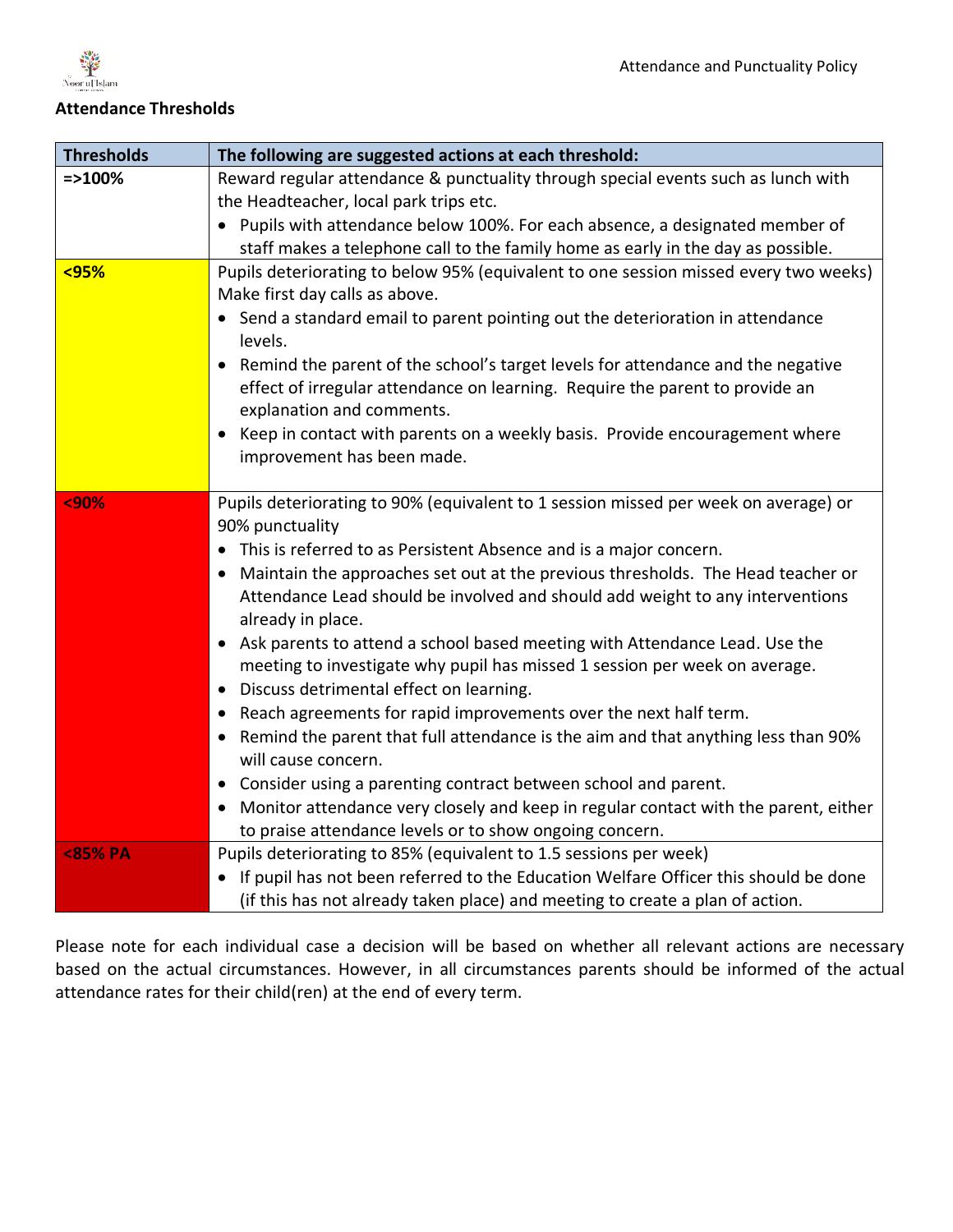

## **3) Authorised Absence**

This is defined as:

- When a student is absent as a result of illness and an acceptable explanation has been received
- Religious Observance (Pilgirmage to Makkah, Medina and Jerusalem to a maximum of 5 school days)
- Where a student has had a fixed term exclusion from school
- Medical/dental appointments (sight of appointment card should be requested). Appointments should be made outside of school hours wherever possible and the minimum amount of time should be taken.
- Exceptional circumstances (unavoidable absence)

## **4) Unauthorised Absence**

An unauthorised absence is where the school does not consider the absence to be reasonable or where no reason has been given.

If a student is not present at the start of the day and the school has not been notified of this beforehand, then the office staff will telephone the student's home immediately to ascertain the problem. Examples of unauthorised absences are;

- Attending a family wedding abroad
- Visiting an elderly relative
- Extending holidays into the beginning of a new term or missing days pre-holiday breaks
- Visiting family that you haven't seen for a long time

If an absence is not due to sickness or some other circumstance (i.e. it is unauthorised) then a referral can be made to the School's Education Welfare Officer and/or lead to a Safeguarding referral. When unauthorised absence is persistent the Education Welfare Officer will contact the parents and/or visit the home.

The continual failure to respect the school's procedures for absence may result in the withdrawal of the child's place at the school.

## **5) Sanctions for an unauthorised absence**

A parent who fails to provide an adequate explanation for a child's absence and/or is responsible for an unauthorised absence will be charged an additional fee by the school.

Further details of how the charge will be administered is available in the Charging and Fees policy of the school.

Please also note repeated instances of unauthorised absences may lead to the withdrawal of your child's school place.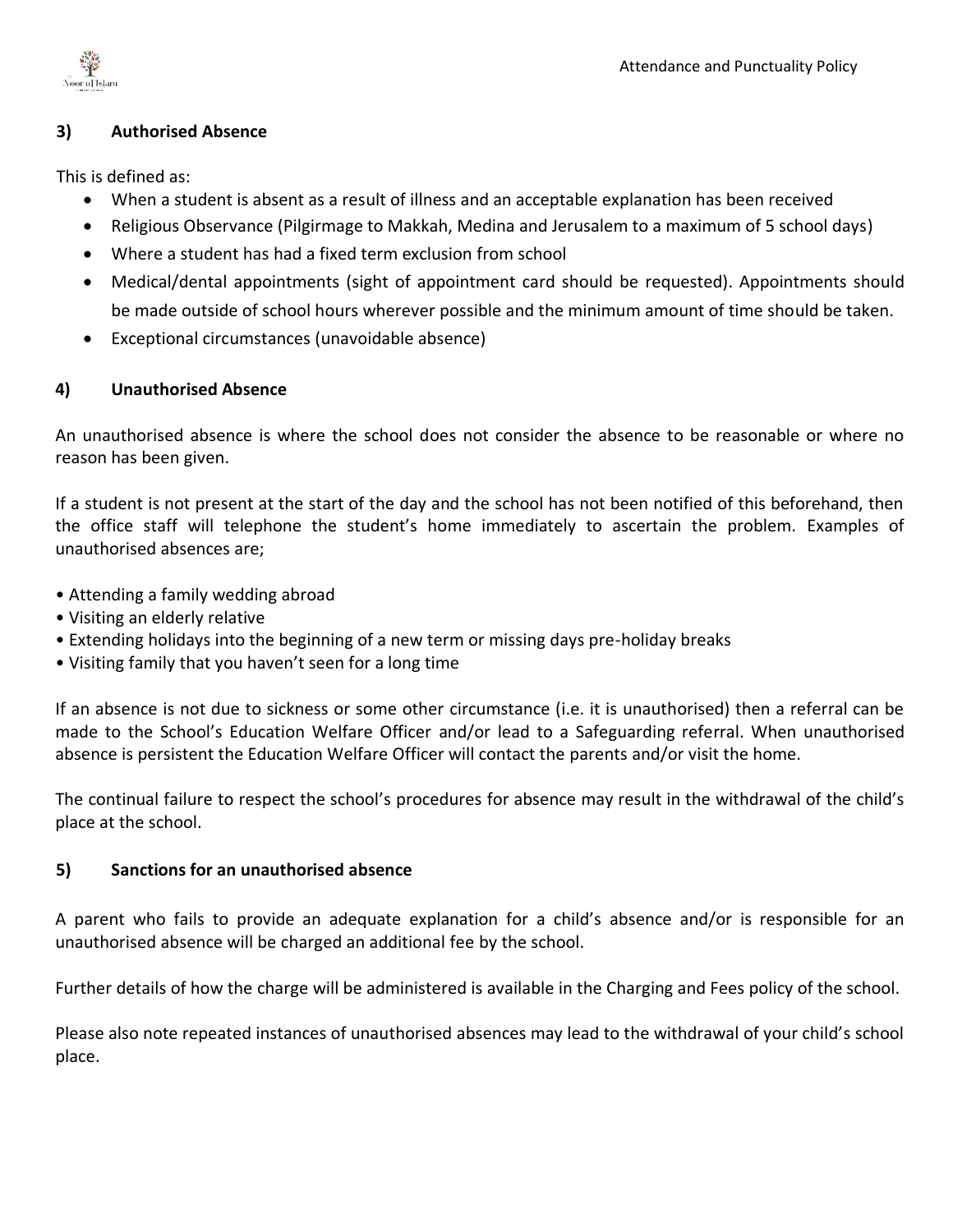

## **6) Registers**

Students are only to enter the school through the main entrance from 8.20am onwards and wait in the hall with their class.

The class teacher will collect his/her class at 8.35am.

The teacher will take the register at 8.40am.

Any student not present by 8.45am will be marked as absent.

Any child arriving after 8.45am but before 9.15am will then be marked as late by the class teacher/office staff. Parents will be required to complete a late arrival form via the school IPAD located in the foyer.

At 9.15am the register will be closed, anyone arriving after 9.15am will be marked down as an unauthorised absence.

Office staff will contact parents and carers from 9.15am each morning if their son or daughter has not arrived at school.

In the afternoon, registers will be completed at 1.45pm.

## **7) Rewarding Good Attendance**

Students who achieve high attendance at Noor ul Islam Primary School will be rewarded by receiving a Certificate.

Data on each individual student's record of attendance at the school is collected each month so that patterns can be observed.

Weekly champions for attendance and punctuality are presented the respective trophy in the Friday assembly. The running total for the winning classes as well as class percentages are listed in the weekly parent's email so parents are also aware of how well their child's class as a whole is performing.